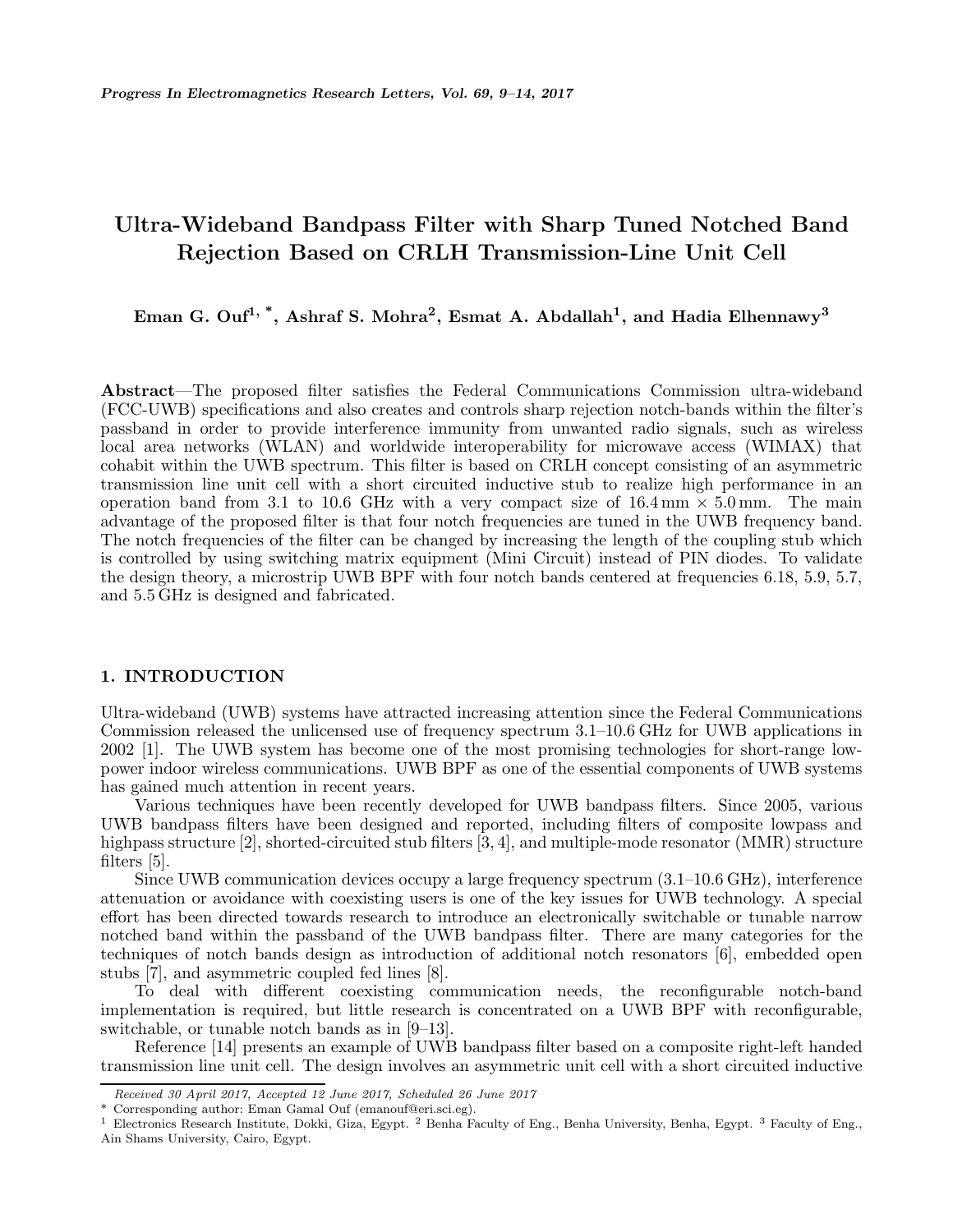stub to provide a filter with high passband selectivity and a cell composed of interdigital coupled lines with low pass band insertion loss across the UWB. This filter provides bandwidth expansion to cover the UWB (3.1–10.6 GHz).

In this paper, we introduce the filter in [14], but with tunable four notched bands at 6.18, 5.9, 5.7, and 5.5 GHz, with the notched-bandwidth in the passband of the filter to provide the interference immunity from the narrow band services such as WLANs and WiMAX coexisting with the UWB.

The paper is organized as follows. Section 2 introduces the design of the proposed filter in term of the shape of the filter, its dimensions and the simulation results. Section 3 provides the fabrication and the measurement of the proposed filter together with simulated results. Section 4 is the conclusion.

#### **2. FILTER DESIGN**

The proposed filter is designed based on the example described in [14] but with a new contribution which is controllable tunable four sharp rejection notched bands by adjusting the length of the coupling stub. Fig. 1 shows the microstrip UWB-BPF with tuned notched passband based on CRLH Transmission-line unit cell.



**Figure 1.** The proposed filter.

The optimized dimensions of the proposed filter are as shown in Table 1. All dimensions are in mm.

**Table 1.** Optimized dimensions of the proposed filter (all dimensions are in mm).

|  | $L_1 \mid L_2 \mid L_3 \mid L_4 \mid L_5 \mid L_7 \mid L_8 \mid w_1 \mid$ |  |  |  |  |  |                                                         |     | $w_2$ |  |
|--|---------------------------------------------------------------------------|--|--|--|--|--|---------------------------------------------------------|-----|-------|--|
|  | $9.3$   3.4   4   5.2   7.2   5.3   3.3   0.3   0.2                       |  |  |  |  |  |                                                         |     |       |  |
|  | $g_1$   $g_2$   $g_3$   $g_4$   $g_5$   $g_6$   $g_7$   $g_8$   $g_9$     |  |  |  |  |  |                                                         |     |       |  |
|  | $0.3 \,   \, 0.9$                                                         |  |  |  |  |  | $0.9 \mid 0.2 \mid 0.3 \mid 0.4 \mid 0.2 \mid 0.2 \mid$ | 0.5 |       |  |

The dimension of the multi-mode section is  $4.4 \text{ mm} \times 1.5 \text{ mm}$ , and the length of the shunted line is 3.1 mm. Based on the above description the design procedure can be as follow:

- (i) The notched band depends on the transmission line  $(L_5 + L_6)$  in the output section.
- (ii) The notch frequency of the filter can be changed by adjusting the length of the coupling stub  $L_6$ , as  $L_6$  increases the center notch frequency decreases as shown in Table 2. The length  $L_6$  is controlled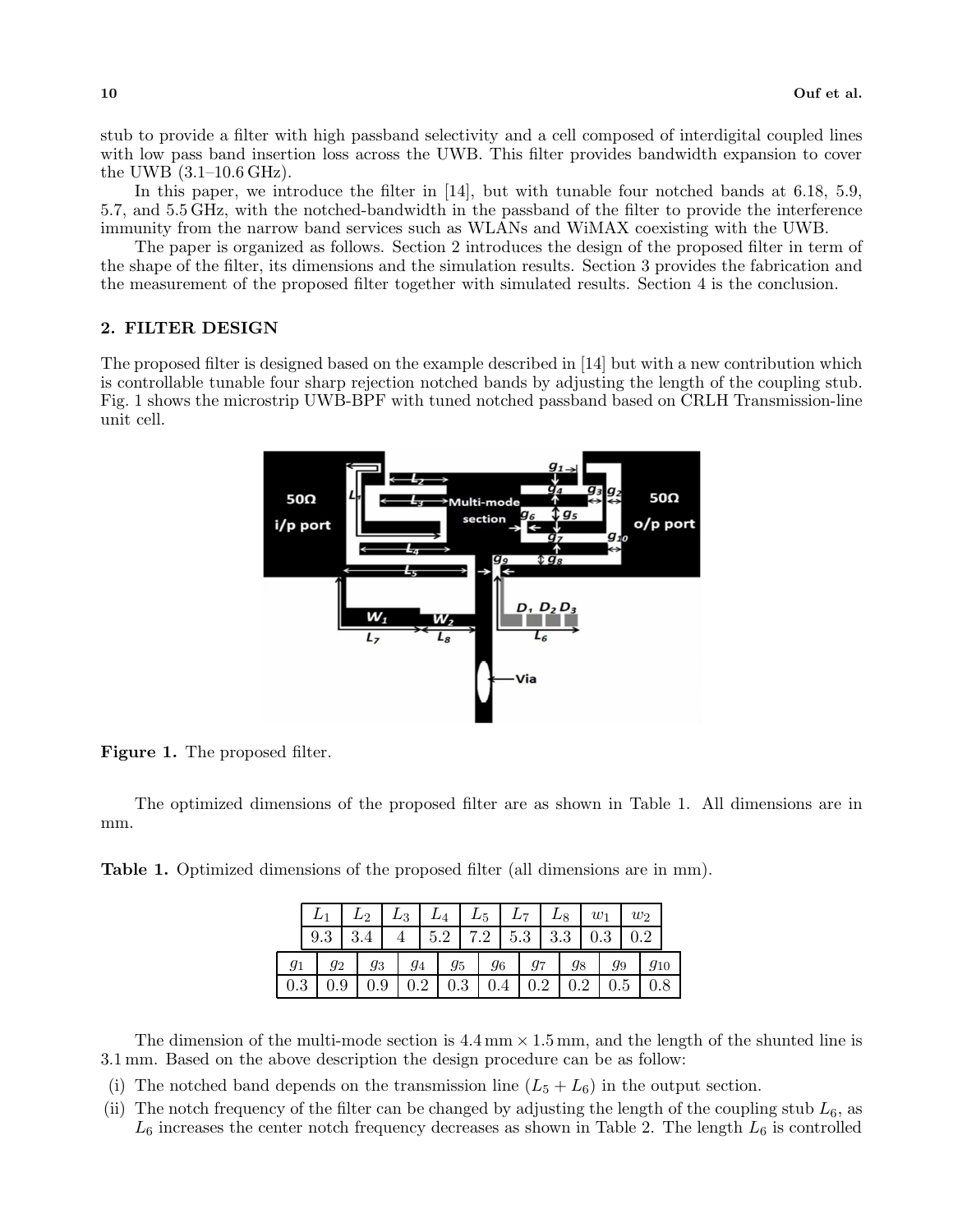by using switching matrix equipment (mini circuit) where the character  $D$  will refer to the diode and the different diodes states will be described as follow:

- (a) When  $D_1$ ,  $D_2$ ,  $D_3$  are off, the length  $L_6$  will be equal to 2 mm, so the center notch frequency will be 6.18 GHz;
- (b) When  $D_1$  is on and  $D_2$ ,  $D_3$  are off, the length  $L_6$  will be equal to 3.1 mm, so, the center notch frequency will be 5.9 GHz;
- (c) When  $D_1$ ,  $D_2$  are on and  $D_3$  is off, the length  $L_6$  will be equal to 4.2 mm, so, the center notch frequency will be 5.7 GHz;
- (d) When  $D_1$ ,  $D_2$  and  $D_3$  are on, the length  $L_6$  will be equal to 5.3 mm, so, the center notch frequency will be 5.5 GHz.

So based on the above discussion,  $L_6$  can be modified to control the notch frequency by modify its length.

**Table 2.** The  $(f_{\text{notch}})$  against  $(L_6)$  variation.

| $L_6$ (mm) | $f_{\text{notch}}$ (GHz) |
|------------|--------------------------|
|            | 6.18                     |
| 3.1        | 5.9                      |
| 4.2        | 5.7                      |
| 5.3        | 5.5                      |

Figure 2 shows the S parameters of the proposed filter with different lengths of the coupling stub  $L_6$  by using CST MWS, where the length of  $L_6$  determines the notch frequency. These notches can filter out coexisting signals like WLAN and WIMAX.



**Figure 2.** The simulated  $S_{11}$  and  $S_{21}$  using CST software package for different  $L_6$  lengths. (a)  $L_6 = 2.0$  mm, (b)  $L_6 = 3.1$  mm, (c)  $L_6 = 4.2$  mm, (d)  $L_6 = 5.3$  mm.

Our filter design is compared with similar filters (the dielectric constant, filter size, notched frequency, and the band), and the comparison is given in Table 3.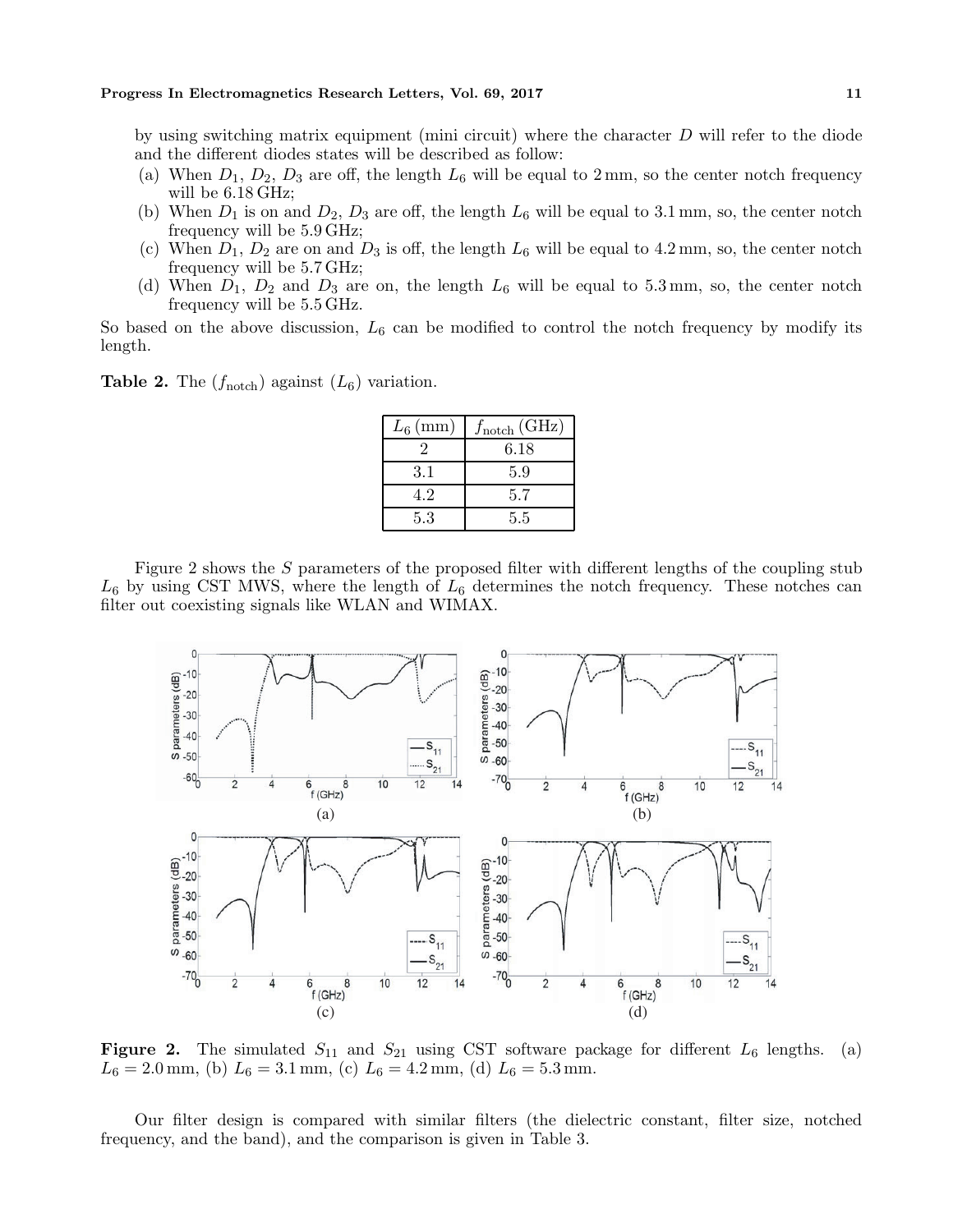| No of Ref. | $\varepsilon_r$ /height (mm) | <b>Size</b>                                    | Notch frequency/<br>attenuation (dB)      | Passband (GHz) |  |
|------------|------------------------------|------------------------------------------------|-------------------------------------------|----------------|--|
| Ref. [15]  | 2.2/1.0                      | $31 \,\mathrm{mm} \times 20 \,\mathrm{mm}$     | 3.6/5.9/8.0/ > 10                         | $3.1 - 10.6$   |  |
| Ref. [16]  | 2.65/1.0                     | $30 \,\mathrm{mm} \times 16 \,\mathrm{mm}$     | 5.3/7.8/ > 20                             | $2.8 - 11$     |  |
| Ref. [17]  | 2.55/0.8                     | $22.5 \,\mathrm{mm} \times 13.7 \,\mathrm{mm}$ | 5.5/ > 10                                 | $3.1 - 10.6$   |  |
| Ref. [18]  | 3.38/0.508.                  | $20 \,\mathrm{mm} \times 15 \,\mathrm{mm}$     | $6/ > 20$ (notch<br>band from $5.8-6.2$ ) | $3.6 - 10.1$   |  |
| Our work   | 2.2/0.787                    | $16.4 \,\mathrm{mm} \times 5.0 \,\mathrm{mm}$  | 6.18/5.9/5.7/5.5/ > 10                    | $3.1 - 10.6$   |  |

**Table 3.** Comparison of the proposed filter with published UWB Bandpass filters.



**Figure 3.** A photo for the fabricated filter.



**Figure 4.** The simulated and measured  $S_{11}$  and  $S_{21}$  for different  $L_6$  lengths. (a)  $L_6 = 2.0$  mm, (b)  $L_6 = 3.1$  mm (c)  $L_6 = 4.2$  mm (d)  $L_6 = 5.3$  mm  $L_6 = 3.1$  mm, (c)  $L_6 = 4.2$  mm, (d)  $L_6 = 5.3$  mm.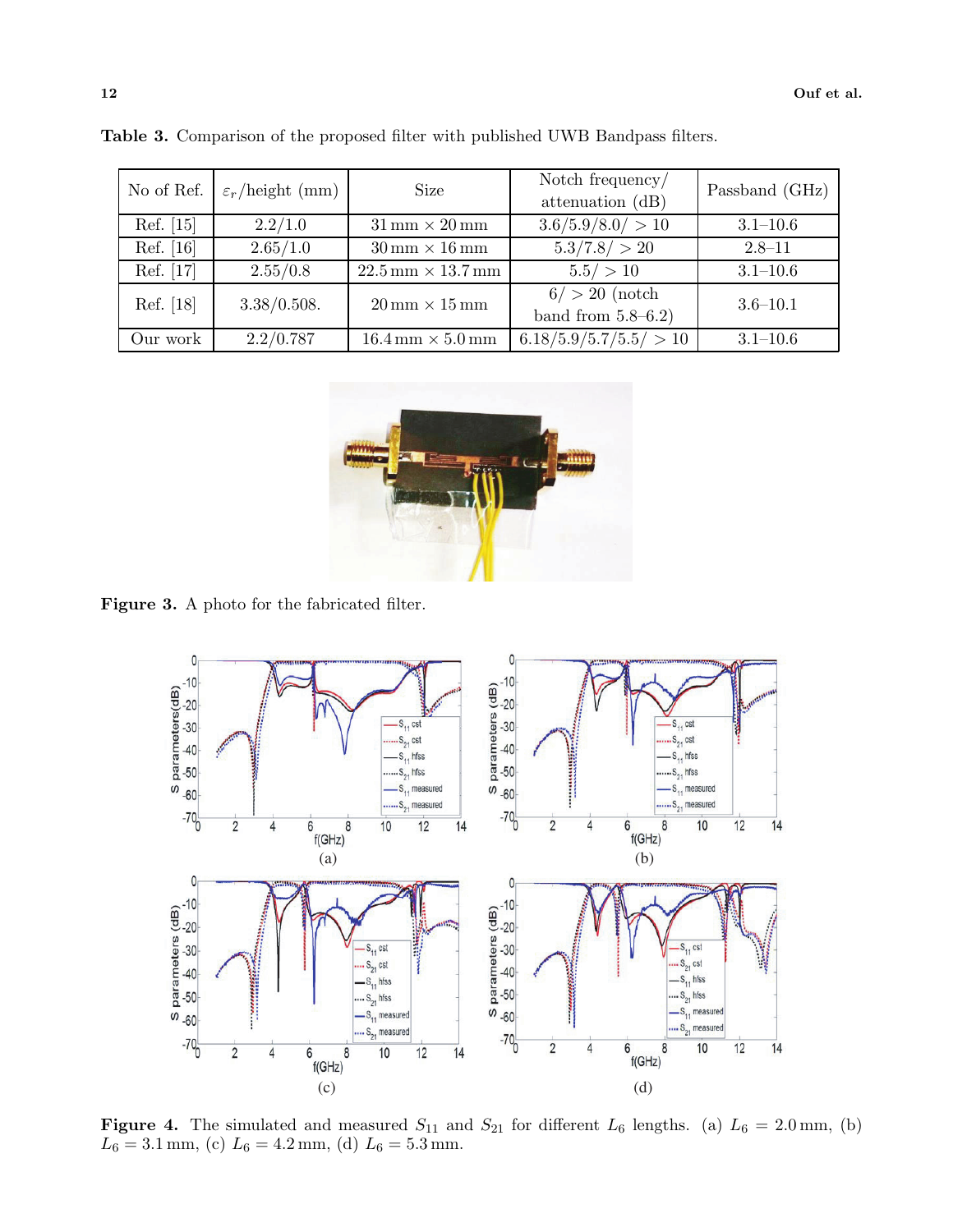#### **3. FABRICATION AND MEASUREMENTS**

The proposed filter is simulated by two software packages CST version 2014 and 3D EM commercial software HFSS 13.0. The measured results are consistent with the simulated ones. The filter was designed and fabricated using a photolithographic technique on Rogers RT/Duroid 5880 with  $\varepsilon_r = 2.2$ ,  $h = 0.787$  mm, and tan  $\delta = 0.0009$ . The photograph of the fabricated filter is shown in Fig. 3. Fig. 4 shows the measured and simulated results. The measured 3dB passband is between 3.1 to 10.6 GHz with four notches at 6.18, 5.96, 5.73, and 5.5 GHz to filtering WLAN (5.425–5.875 GHz) and WiMAX (5.1–5.8 GHz). The filter has a compact size with dimensions 16.4 mm *<sup>×</sup>* <sup>5</sup>.0 mm.

Figure 4(a) shows the measured and simulated  $S_{11}$  and  $S_{21}$  with  $L_6 = 2$  mm,  $f_{\text{notch}} = 6.18 \text{ GHz}$ and can be tuned from 6.14 GHz to 6.21 GHz, which is a portion of the C-band radar system. Fig. 4(b) shows the measured and simulated  $S_{11}$  and  $S_{21}$  with  $L_6 = 3.1$  mm,  $f_{\text{notch}} = 5.9$  GHz and can be tuned from 5.85 GHz to 6.02 GHz to filter out WLAN (IEEE 802.11p-2010) which is intended for use in vehicular communication systems with band of 5.9 GHz (5.850–5.925 GHz) and may cause unwanted interference with UWB. Fig. 4(c) shows the measured and simulated  $S_{11}$  and  $S_{21}$  with  $L_6 = 4.2$  mm,  $f_{\text{scat}} = 5.7$  GHz and can be tuned from 5.54 GHz to 5.84 GHz to filter out WLAN (JEEE 802.11a)  $f_{\text{notch}} = 5.7 \text{ GHz}$  and can be tuned from  $5.54 \text{ GHz}$  to  $5.84 \text{ GHz}$  to filter out WLAN (IEEE 802.11a),<br>WIMAX (in Europe IEEE802.16) United States FCC- U- NIIL 2C (5.690–5.710.GHz) and FCC- U-WIMAX (in Europe IEEE802.16), United States FCC- U- NIII- 2C (5.690–5.710 GHz), and FCC- U-NIII- 3 (5.690–5.730 GHz), also the FCC further clarified the use of channels in the 5.470–5.725 GHz band to avoid interference with weather radar systems (TDWR). Fig. 4(d) shows the measured and simulated  $S_{11}$  and  $S_{21}$  with  $L_6 = 5.3$  mm  $f_{\text{notch}} = 5.5$  GHz can be tuned from 5.23 GHz to 5.66 GHz to reject WLAN, United States FCC- U- NIII- 2C (5.490–5.510 GHz), and WIMAX.

## **4. CONCLUSION**

A compact UWB BPF with reconfigurable notch bands based on CRLH transmission line unit cell is designed, simulated, and fabricated. Two packages of software are used, namely CST MWS and 3D EM commercial software HFSS 13.0. The simulated and measured results are comparable. The measured results are characterized using a N9928A FieldFox Handheld Microwave Vector Network Analyzer, 26.5 GHz. Small size and four notched frequencies add some advantages to this filter. The notchedbandwidth in the passband of the filter provides interference immunity from the narrow band services such as WLANs cohabit within the UWB. By adjusting the length of the coupling stub, the center notch frequency  $(f_{\text{notch}})$  can be easily adjusted. The final size of the filter is  $16.4 \text{ mm} \times 5.0 \text{ mm}$ , which is suitable for modern ultra-wideband wireless communication systems.

### **REFERENCES**

- 1. Federal Communications Commission (FCC), Revision of Part 15 of the Commissions Rules Regarding: "Ultra-Wideband Transmission Systems," First Report and order, FCC 2-48, April 22, 2002.
- 2. Hsu, C. L., F. C. Hsu, and J. T. Kuo, "Microstrip bandpass filters for Ultra-Wideband (UWB) wireless communications," *IEEE MTT-S International Microwave Symposium Digest*, 679–682, 2005.
- 3. Hong, J. S. and H. Shaman, "An optimum ultra-wide-band microstrip filter," *Microwave and Optical Technology Letters*, Vol. 47, 230–233, 2005.
- 4. Li, X. and X. Ji, "Novel compact UWB bandpass filters design with cross-coupling between shortcircuited stubs," *IEEE Microwave and Wireless Components Letters*, Vol. 24, 23–25, 2014.
- 5. Zhu, L., S. Sun, and W. Menzel, "Ultra-wideband (UWB) bandpass filters using multiple-mode resonator," *IEEE Microwave and Wireless Components Letters*, Vol. 15, 796–798, 2005.
- 6. Xu, J., W. Wu, W. Kang, and C. Miao, "Compact UWB bandpass filter with a notched band using radial stub loaded resonator," *IEEE Microwave and Wireless Components Letters*, Vol. 22, No. 7, 351–353, July 2012.